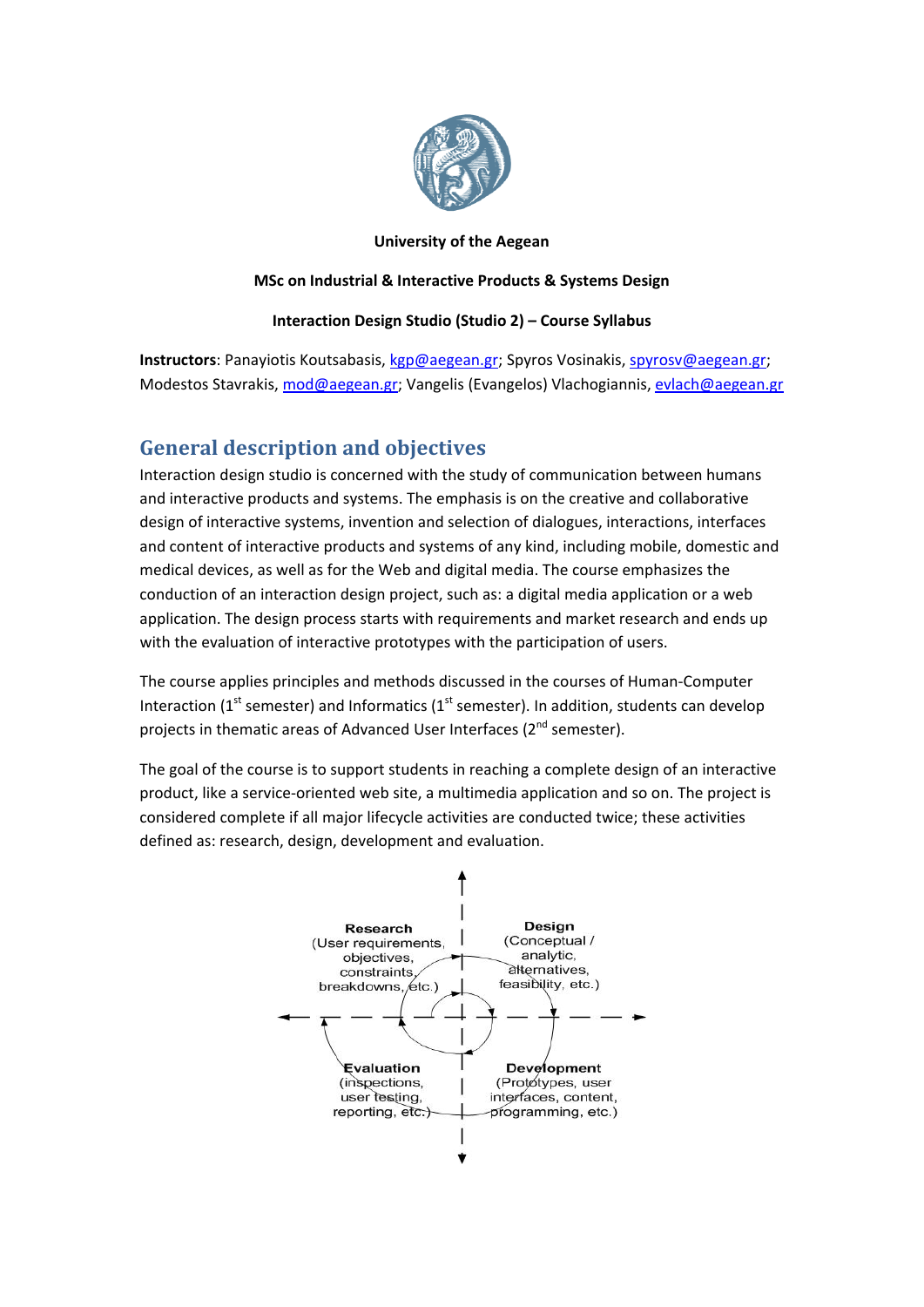## **Design brief**

**Design a public (multi‐) touch multimedia kiosk in design teams of 4‐5 students.** 

- Specific design goal for team #1: Design a (multi‐) touch interactive table in a cafeteria (e.g. Plaza) to be installed on top of regular tables. The multimedia application should provide "business services" like browsing/searching the product catalogue and order, and "entertainment services" like web browsing, games and communication to other tables. The design should take into account "tangible requirements" like table form, table dimensions, etc.; however it should focus on the aspects of the user interface. You should make careful and justified use of design methods to deliver a brief design report within the virtual world that will show off the design models created and a 3D model of interactive table and 7‐10 screens the user interface; if the table is multitouch, you should also specify the main gestures to be employed.
- Specific design goal for team #2: Design a (multi‐) touch information kiosk at a theatre (e.g. Apollon) or cinema to be installed at the entrance. The multimedia application should provide "business services" like browsing/searching the programme and seat/ticket reservation, and "social and communication services" like requesting a specific play/film and rating of the current play/film. The design should take into account "tangible requirements" like kiosk form, dimensions, etc.; however it should focus on the aspects of the user interface. You should make careful and justified use of design methods to deliver a brief design report within the virtual world that will show off the design models created and a 3D model of kiosk including 7‐10 screens of the user interface; if the kiosk is multitouch, you should also specify the main gestures to be employed.

### Guidelines:

- Choose your group mates wisely: you need complementary expertise within the group!
- We will perform most design activities and presentations within the virtual world.
- The activity will run until Easter holidays. Later on you will develop and test the user interface in software (Flash).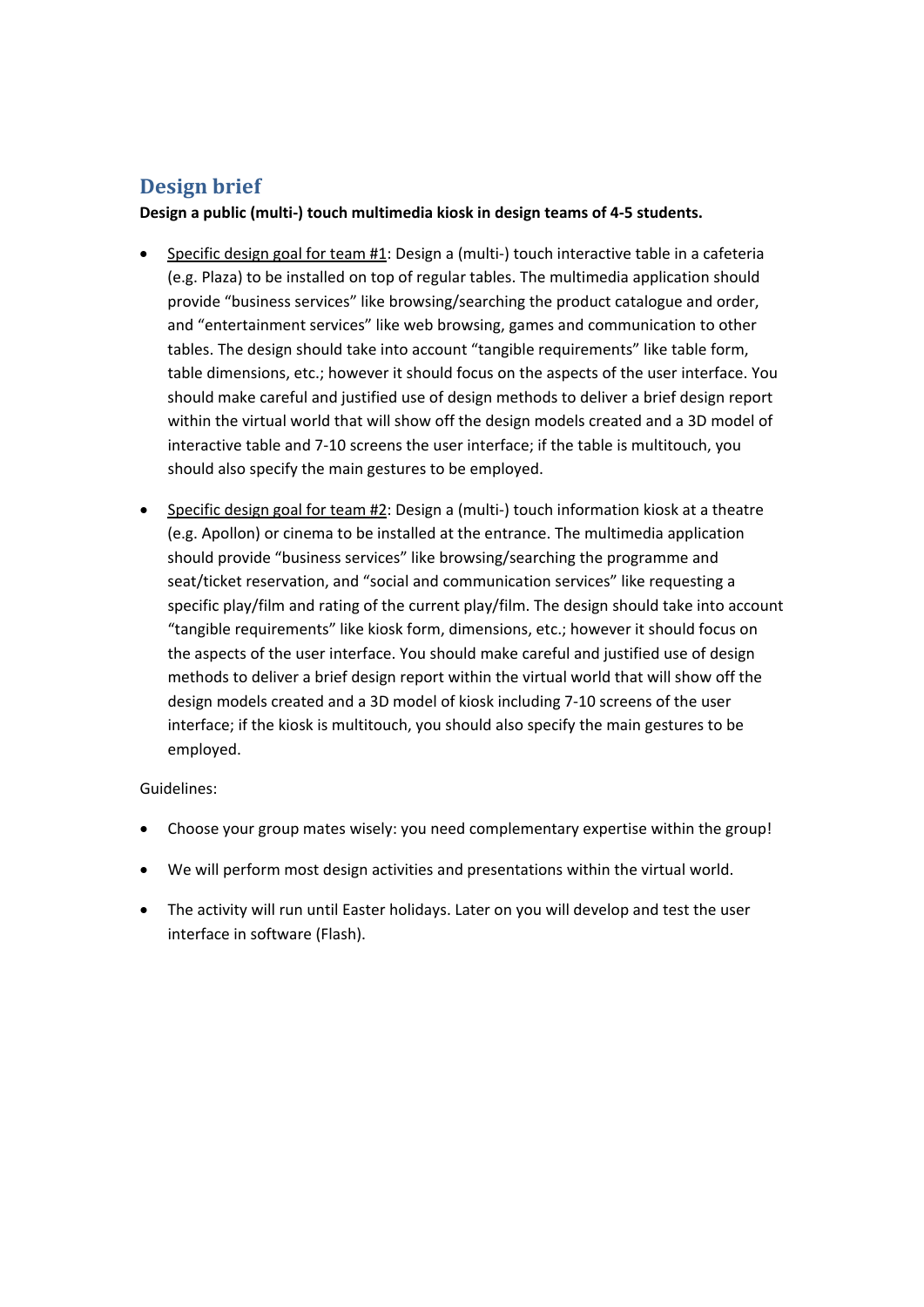# **Detailed schedule**

|                |          | Activities and goals for each week                                                                                                                                                                                                                                                                                                                                                                                                                                                      | Where? (class / computer lab /                                                                                                                                                                                                                                                                                                                                                                                 |
|----------------|----------|-----------------------------------------------------------------------------------------------------------------------------------------------------------------------------------------------------------------------------------------------------------------------------------------------------------------------------------------------------------------------------------------------------------------------------------------------------------------------------------------|----------------------------------------------------------------------------------------------------------------------------------------------------------------------------------------------------------------------------------------------------------------------------------------------------------------------------------------------------------------------------------------------------------------|
|                |          |                                                                                                                                                                                                                                                                                                                                                                                                                                                                                         | virtual world)                                                                                                                                                                                                                                                                                                                                                                                                 |
|                |          |                                                                                                                                                                                                                                                                                                                                                                                                                                                                                         |                                                                                                                                                                                                                                                                                                                                                                                                                |
| $\overline{2}$ | 8 March  | Discussion about the problem; group                                                                                                                                                                                                                                                                                                                                                                                                                                                     | Class:                                                                                                                                                                                                                                                                                                                                                                                                         |
|                |          | knowledge & skills; design research<br>methods<br>Provide clarifications about the<br>interaction design project<br>Form groups<br>Decide upon the use of research<br>methods like: observation, interviews,<br>personas, contextual design work<br>models (e.g. flow model, artifact<br>model, physical model, etc.),<br>moodboards, 'competitor' analysis<br>(other similar interactive systems),<br>etc.<br>Allocate related tasks wisely, and<br>discuss the expected deliverables. | Explain the role of instructors<br>(emphasis on posing questions,<br>not providing solutions or<br>guidelines) and the role of<br>students (motivation, autonomy,<br>group work)<br>Organise in groups<br>Construct a detailed plan of work<br>for design research (see on the<br>left column)<br>Virtual world (as part of the AUI<br>course):<br>Demonstrate the tools;<br>Exercise for students: "prepare a |
|                |          |                                                                                                                                                                                                                                                                                                                                                                                                                                                                                         | demo presentation within the<br>world"                                                                                                                                                                                                                                                                                                                                                                         |
| 3              | 15 March | Design research                                                                                                                                                                                                                                                                                                                                                                                                                                                                         | <b>Virtual world:</b>                                                                                                                                                                                                                                                                                                                                                                                          |
|                |          | Decide upon the content to be used,<br>e.g. make a content inventory<br>(perhaps from existing web content or<br>your photos of the place).<br>Also, decide upon visual design and<br>brand identity issues like: typography,<br>colours, logos, and aesthetic form                                                                                                                                                                                                                     | Atomic presentations of design<br>research $-20'$ each group + 5'<br>instructors' questions.<br>Class:<br>Construct a detailed plan of work<br>for conceptual design. (see on the                                                                                                                                                                                                                              |
|                |          | elements.<br>Make decisions about the use of<br>conceptual design methods like:<br>concept model, storyboards, sketches.<br>Allocate related tasks wisely, and                                                                                                                                                                                                                                                                                                                          | left column)<br>Discussion of the plan with<br>instructors (questions)                                                                                                                                                                                                                                                                                                                                         |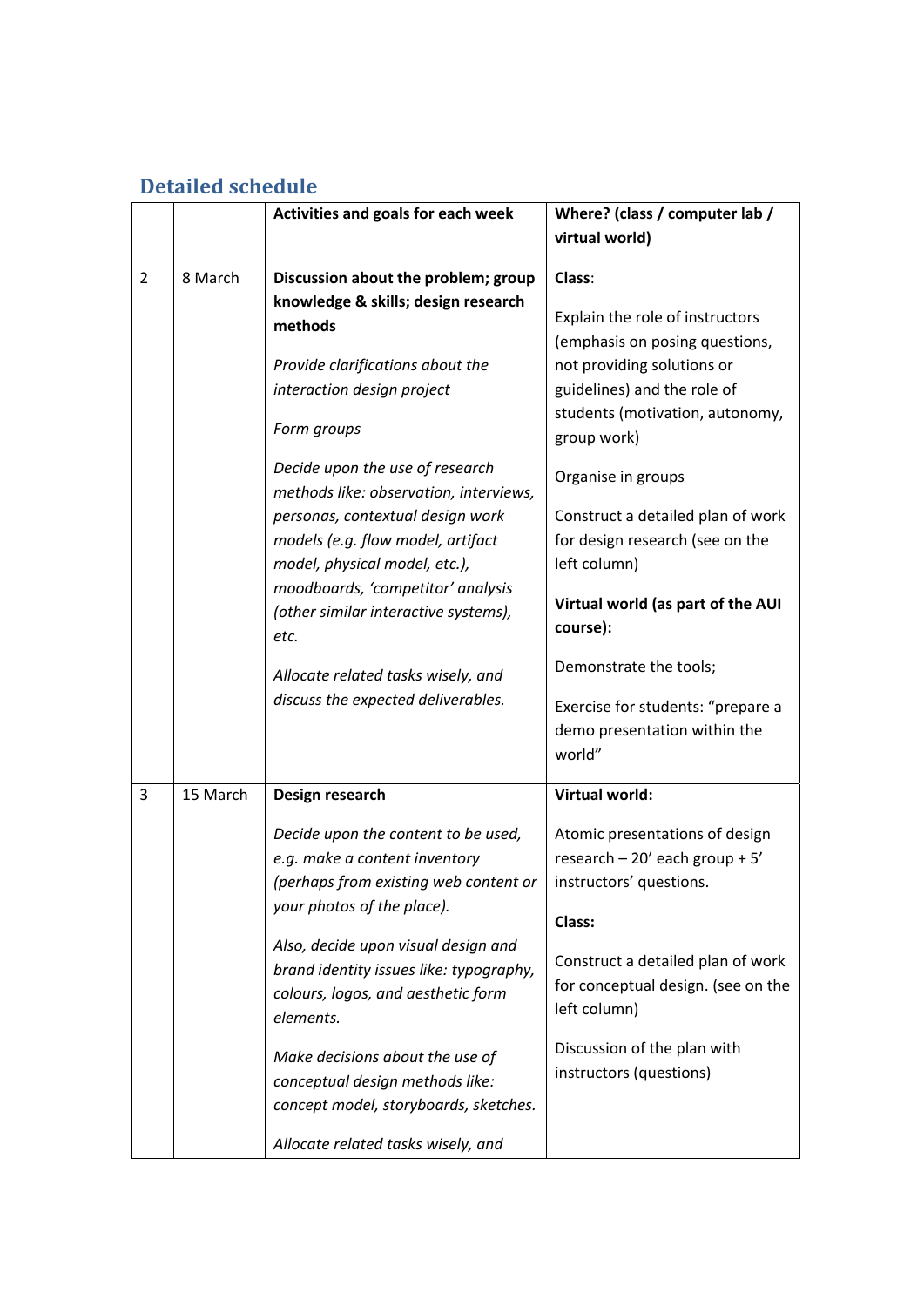|                |          | discuss the expected deliverables.                                                                                                                                                                                                                                                                |                                                                                                                                                                                                                                                                     |
|----------------|----------|---------------------------------------------------------------------------------------------------------------------------------------------------------------------------------------------------------------------------------------------------------------------------------------------------|---------------------------------------------------------------------------------------------------------------------------------------------------------------------------------------------------------------------------------------------------------------------|
| 4              | 22 March | <b>Conceptual design</b>                                                                                                                                                                                                                                                                          | <b>Virtual world:</b>                                                                                                                                                                                                                                               |
|                |          | Decide upon analytic design methods<br>like: flow charts, wireframes, etc., on<br>the basis of the goals of your design.<br>Build personas for running usage                                                                                                                                      | Atomic presentations of<br>conceptual design - 20' each<br>group + 5' instructors' questions.<br>Class:                                                                                                                                                             |
|                |          | scenarios<br>Gradually refine these models to basic<br>screen designs.<br>Also make decisions about design &<br>usability guidelines for multimedia.<br>Allocate related tasks wisely, and                                                                                                        | Construct a detailed plan of work<br>for analytic design (see on the left<br>column).<br>Discussion of the plan with<br>instructors (questions)                                                                                                                     |
|                |          | discuss the expected deliverables.                                                                                                                                                                                                                                                                |                                                                                                                                                                                                                                                                     |
| 5              | 29 March | Analytic design and prototype<br>development<br>Decide the basic set up of the 3D<br>prototype: landscape, content,<br>textures, other 3D objects, etc.<br>Build personas for running usage<br>scenarios<br>Allocate related tasks wisely, and<br>discuss the expected deliverables.              | <b>Virtual world:</b><br>Atomic presentations of analytic<br>design-20' each group + $5'$<br>instructors' questions.<br>Construct a detailed plan of work<br>for development (see on the left<br>column).<br>Discussion of the plan with<br>instructors (questions) |
| 6              | 5 April  | Prototype development<br>Run scenarios of use for showing off<br>the prototype.<br>Plan the evaluation session: users,<br>tasks, protocol, data gathering (e.g.<br>interviews, questionnaires, etc.) and<br>analysis.<br>Allocate related tasks wisely, and<br>discuss the expected deliverables. | <b>Virtual world:</b><br>Atomic presentations of virtual<br>world prototypes - 20' each<br>group + 5' instructors' questions.<br>Construct a detailed plan for<br>evaluation.<br>Discussion of the plan with<br>instructors (questions)                             |
| $\overline{7}$ | 12 April | <b>Evaluation</b>                                                                                                                                                                                                                                                                                 | <b>Virtual world:</b><br>Presentation of evaluation - 20'<br>each group + 5' instructors'                                                                                                                                                                           |